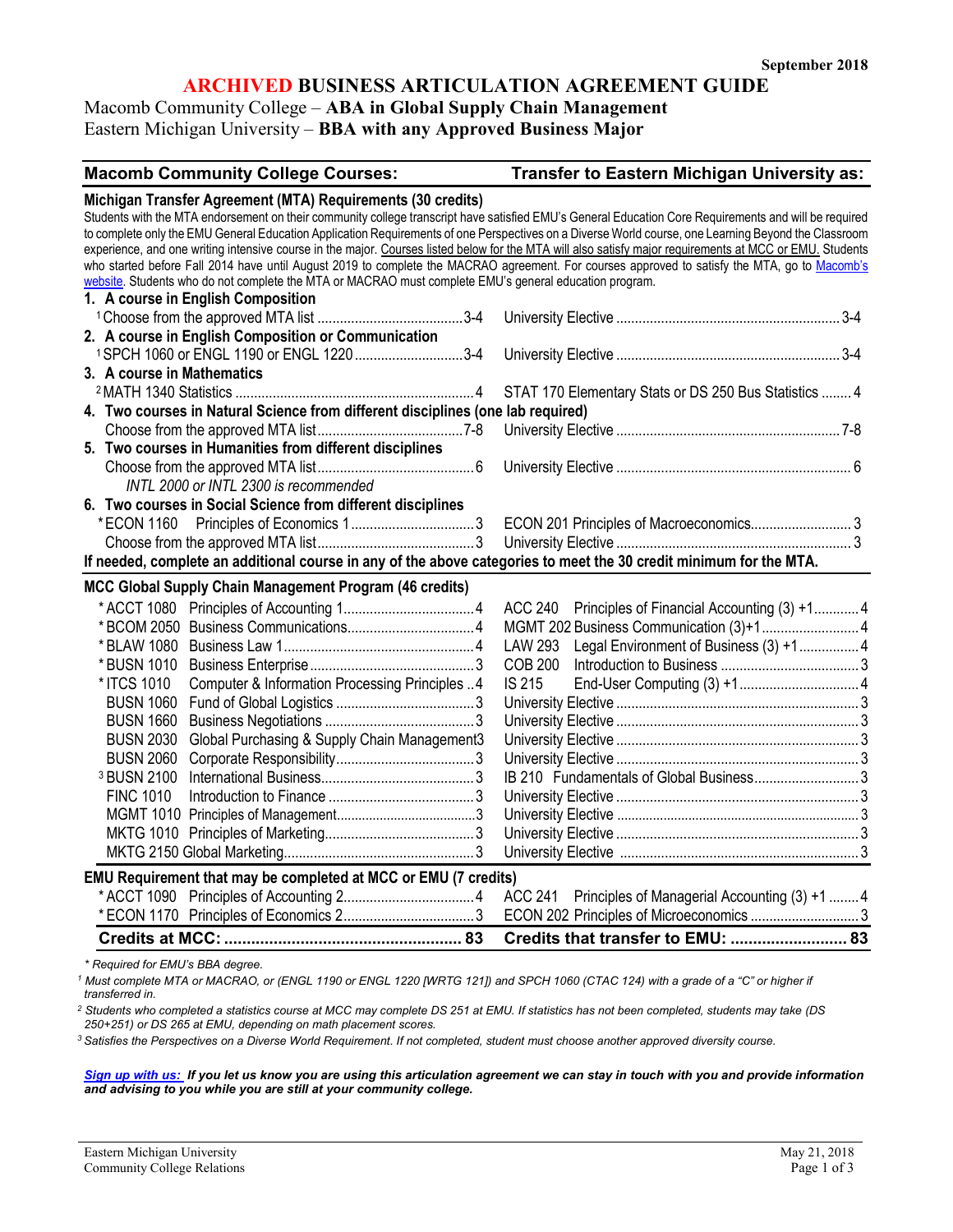# **ARCHIVED BUSINESS ARTICULATION AGREEMENT GUIDE**

Macomb Community College – **ABA in Global Supply Chain Management** Eastern Michigan University – **BBA with any Approved Business Major**

# **Completion of EMU's BBA Program**

|                                                                                   | <b>Major Requirements</b>                  | (42-51 credits)                             |  |
|-----------------------------------------------------------------------------------|--------------------------------------------|---------------------------------------------|--|
|                                                                                   | <b>Business Core (18 credits)</b>          |                                             |  |
| DS 251                                                                            | Bus Stats for Decision Making (or DS 265)3 |                                             |  |
|                                                                                   |                                            |                                             |  |
|                                                                                   |                                            |                                             |  |
|                                                                                   | MGMT 386 Organizational Behavior & Theory3 |                                             |  |
|                                                                                   |                                            | OM 374 Intro to Production/Operations Mgmt3 |  |
|                                                                                   |                                            |                                             |  |
| <b>Discipline Requirements (24-33 credits)</b><br>$\alpha$ is the set of $\alpha$ |                                            |                                             |  |

Students may complete discipline requirements in any of the following areas:

accounting, accounting information systems, computer information systems, economics, entrepreneurship, general business, marketing, management, finance, supply chain management

**Note:** Each student must complete a writing intensive course as part of the major. Consult your advisor for course options.

| <b>LBC Requirement</b>                               | $(0-3 \text{ credits})$ |
|------------------------------------------------------|-------------------------|
| One Learning beyond the Classroom $(1 RC)$ course or |                         |

One Learning beyond the Classroom (LBC) course or noncredit experience must be completed at EMU. Consult College of Business advisor for options.

| *Minimum Credits to Graduate:  124 |  |
|------------------------------------|--|

#### **Sample Sequence for completing the program:**

*Students following this agreement have the option of selecting any of the following disciplines to complete the BBA: accounting, accounting information systems, computer information systems, economics, entrepreneurship, general business, marketing, management, finance, or supply chain management. The recommended course sequence for each discipline can be obtained from the COB Advising Center.* 

| <b>Fall Semester</b>                                                                                                             | $(15 \text{ credits})$  |
|----------------------------------------------------------------------------------------------------------------------------------|-------------------------|
|                                                                                                                                  |                         |
|                                                                                                                                  |                         |
| <b>Winter Semester</b>                                                                                                           | (15 credits)            |
| <b>Summer Semester</b><br>MGMT 490 F, W, S, online, Concur Prereq: OM 3743<br>OM 374 F, W, S, online, Prereq: DS 251 or DS 265 3 | $(12 \text{ credits})$  |
| <b>Fall Semester</b>                                                                                                             | $(0-9 \text{ credits})$ |

*\* The minimum credits required to graduate is 124 but the total will vary depending on the business discipline completed at EMU and the program completed at MCC. If sufficient credits aren't transferred, additional credit may need to be completed at EMU to satisfy the minimum required for graduation*.

*<sup>1</sup> Required business foundation course. Must be completed before formal admission to the BBA program. Students who completed a statistics course at MCC may complete DS 251 at EMU. If statistics has not been transferred, students may take (STAT 170 or DS 250) and DS 251 or DS 265, depending on the math placement scores. See page 3 for admission requirements.*